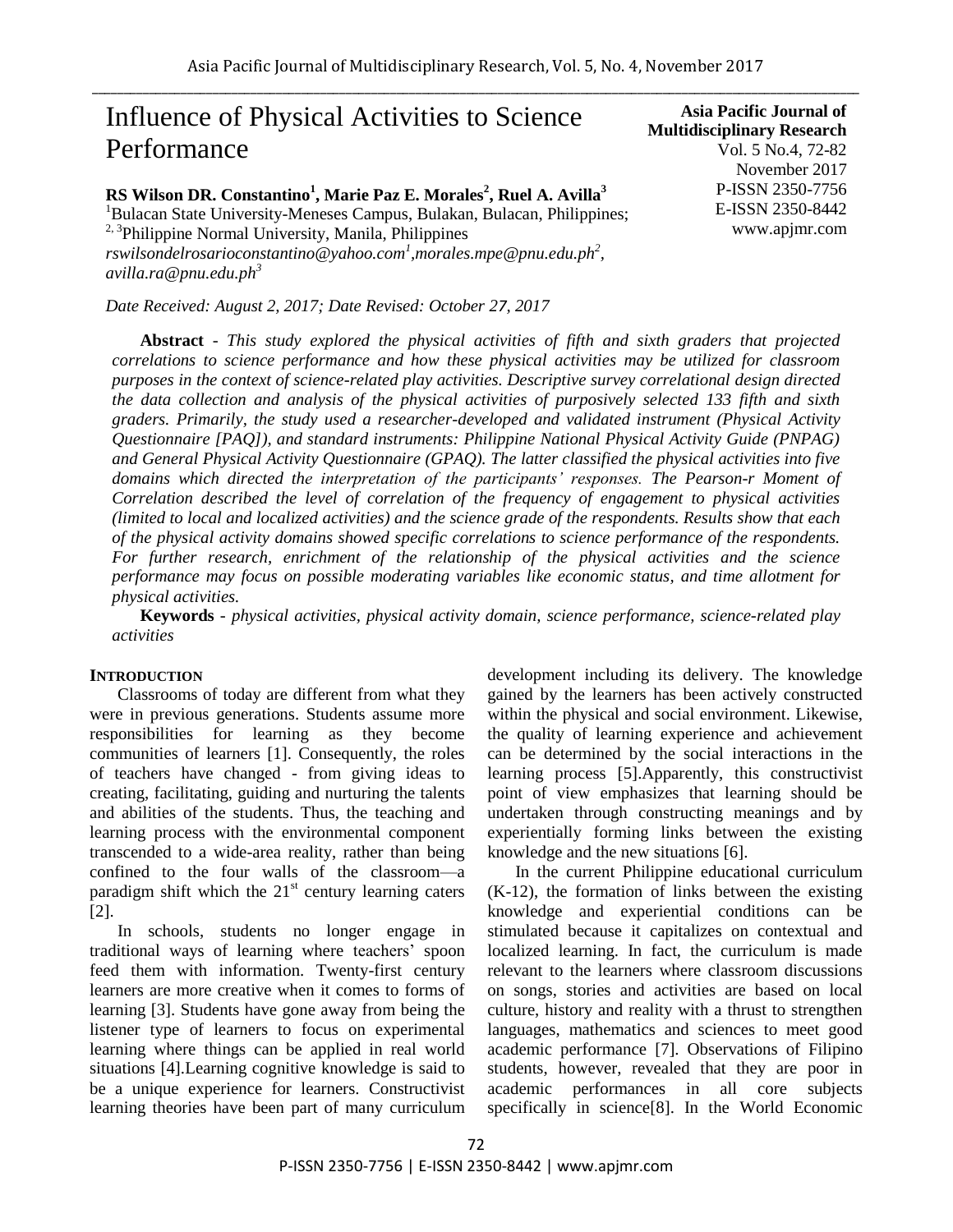Forum Global Competitiveness Report on Science Education of 2010-2011, the Philippines only ranked  $112<sup>th</sup>$  out of 129 countries and  $115<sup>th</sup>$  out of 142 countries in 2011-2012 [9].

Apparently, the  $21<sup>st</sup>$  century learning and the new K-12 curriculum offer large scale intervention to address this low performance in science. In this framework, teachers focus on academics and use research-based strategies for instruction [10]which elucidates the importance of research-founded techniques in teaching supported by the outcomebased education paradigm. Teaching and learning activities enable students to achieve the Intended Learning Outcomes (ILO) designed by teachers [11]. Moreover, the aforementioned intends to help increase the performance of students in science, but the advent of the internet and the widespread technology today hamper the envisioned success. Additionally, these technologies may also hinder individuals from engaging in physical activities and cages them to the four corners of a room— a scheme very evident among teenagers today who are exposed to the cyber world leading them to sedentary activities. As described, sedentary lifestyle refers to an undue amount of daily sitting [12]. Consequently, Firger [13] reported that sedentary behavior may decrease the size of the human brain and increase cognitive deterioration.

With the aforementioned accounts in sedentary activities, physical activities are vital to everyone. In fact, the National Association for Sports and Physical Education [14]revealed that students who engage in physical activities in addition to regular activities help them build strong bones and muscles, and help control weight and cholesterol levels. Similarly, Castelli et al. [15] reported that physical activity evidently enhances cognitive functions. Additionally, research with adolescent students also indicates that students who play physical games for at least 20 minutes three times a week had higher grades [16].

Other than physical activities, play in the form of game is vital to the student's social, personal, and cognitive behavior [17]. He even reiterated the affirmative side of computer games to enhance the cognitive skills of students. Apparently, when obesity became a serious problem in the  $21<sup>st</sup>$  century, the Dietary Guidelines for Americans reported that students need to engage in an average of a 60 minute physical activity. Wittman[18]responded to this call and introduced the exergames to patients of age range 10-17. Seemingly, this new video game (Nintendo

Wii), which promotes physical movements may have enriched the child's bodily-kinesthetic, much the same as how outdoor physical play does to enrich the child's naturalist intelligence [19].

With the aforementioned premises on physical activities and even play activities correlated to the cognitive well-being of a student, this study investigated the influence of childhood play experiences to science education. Specifically, the study sought answers to the following: describe the frequency of engagement of physical activities of the respondents in terms of: active daily tasks; programmed physical activities; high impact activities; activities for muscle strengthening, endurance, and flexibility; and sedentary activities; and correlate the participants' physical activities and science performance.

#### **LITERATURE REVIEW**

#### *The K-12 Science Curriculum*

With the desire to be at par with our global counterparts, the new Philippine basic education curriculum aims to help the new breed of graduates to be equipped with the basic competencies and emotional maturity for the world of work [20]. Categorically, among the 155 UNESCO memberstates, the Philippines is said to be one of the three countries that maintain a ten-year pre-university education system. In an attempt to address several curricular issues: low achievement, inadequate preparation of high school students for work and academic growth, the new curricular program has formulated structures on how to address the aforementioned issues through contextualization and localization of the core content in the elementary level [7].

In some countries like Canada, their K to12 curriculum comprises several key concepts that serve as functional guidelines to physical activity as: 1) active living as a program that emphasizes the integration of physical activities to its value in everyday living which creates an opportunity to participate and places physical activity in the context of fitness that involves the physical, mental, emotional and social dimensions of life; 2) outcomes-based approach where it assists teachers to modify the program based on the needs of the students in terms of the physical activities they need; and 3) knowledge, skills and attitudes that are interrelated and interdependent where cognitive, psychomotor, and affective domains do not work in isolation, but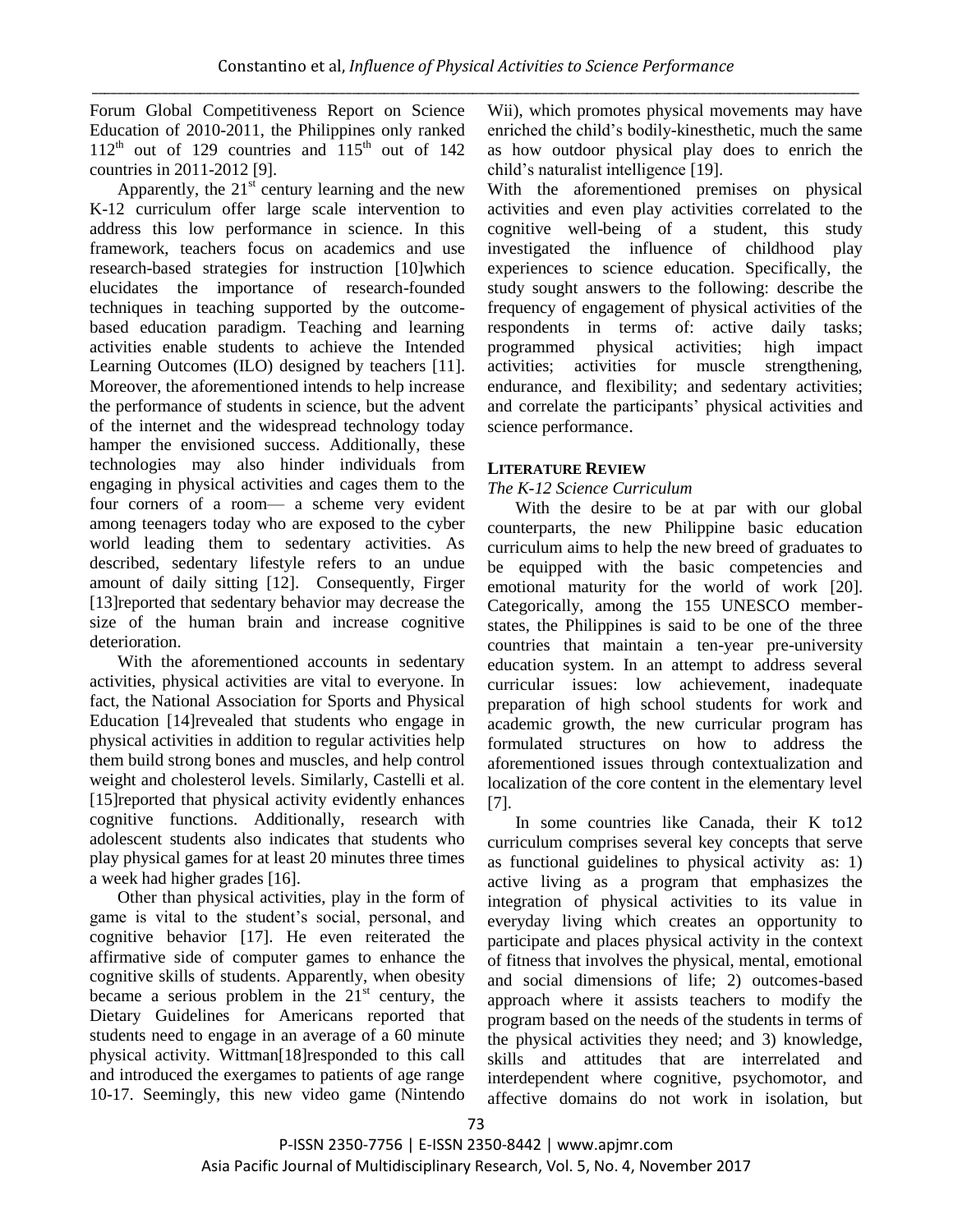describes the physical activity in a broader manner [21]. In view of contextual and localized learning, such physical activities may be among the relevant activities of the students to their experiences, resources, and the environment.

Apparently, Perin [22] reported that facilitating learning through contextualization helped the lowskilled students learn effectively and deeply through the relevant basic skills instruction. He even defined contextualization as a diverse instructional strategy designed to link learning to foundational skills and academic content through learning the concrete applications in a specific context interesting to students. This definition reiterates the value of using relevant figures, events, and localized materials present in the environment of the learners, which are of great interest to them.

Critically, learning science in the K to12 basic education program is a core to the curriculum. In fact, the program promotes student awareness of the relevance of science to life and develops academic performance as well as skills in problem solving through cooperative learning and teaching of science in an outdoor environment [7]. Although the country expects a positive outlook on the effects of the new curriculum to teaching and learning process and to the performance of Filipino students, the current status of learning and the perennially low performance of Filipino students in science may bring researchers to look for additional ways to improve such status. In fact, Batomalaque [8] reported the same observation that Filipino students are specially performing quite low in core subjects specifically in math and science.

# *Physical Activities and Science Performance*

 The low performance of students in science may be attributed to factors which may have influenced their physical activities in the past. Apparently, The National Academies [23] revealed the important connection that physical activity plays in health, growth, and cognitive well-being of a child. In their report, they emphasized that modern-day lifestyle seems to be inhibiting children from having enough physical activity. Consequently, Krakow [24] agreed that since active lifestyles start at an early age, physical inactivity might hinder children's health, social development and cognitive function. Additionally, he reported that play activities are important factors in the physical, emotional, and intellectual development of a child, which supports the initial findings of Bergen [25]emphasizing the

importance of play activities in the child's cognitive development and academic success. Accordingly, play activities have their own advantages such as improving the academic performance of the child. Similarly, Kirkendall [26]found the same effects of physical activity on the intellectual development and academic performance of student-athletes compared to non-student athletes. Seemingly, the level of intelligence and academic performance are both high for student-athletes compared to the nonstudentathletes. Admittedly, there are several physical activities such as daily physical activities, games with rules and exercises for strengthening body and agility and active computer games that give accounts on their role in improving the poor performance of students in science. However, the quest for finding support to the claim of the relationship of academic performance and physical activity need further study.

Currently, the advent of technology provided more emphasis to sedentary activities and decreased the level of engagement to physical activities. This scenario led researchers like Khan [27]to find ways to increase the frequency of engagement to physical activities. Khan used interventions such as point-ofdecision and community-wide campaign as effective approaches in increasing the physical activity of the respondents. Likewise, school-based physical education, social support in community settings, and individually health-adapted health behavior change brought the same result of effectiveness. Lastly, the creation of enhanced access to places for physical activity combined with informational outreach activities under the environmental and policy intervention was utilized. Similarly, Shannonhouse [28] used Interactive Physical Activity Center (IPAC) hands-on physical activity program as an intervention to increase the physical activity of kindergartens consequently improving their academic performance.

In sum, literature provides the aims and goals of K-12 science curriculum of improving the science performance of learners. Apart from the aims are some factors which may contribute to the total enhancement of science performance of learners which includes the role of physical activities in the cognitive development of the learners. Aforecited researches provided a direct link of physical and play activities to improved cognitive levels and science performance of students. However, most literature emphasizes foreign origin and may not holistically address concerns of play and physical activities of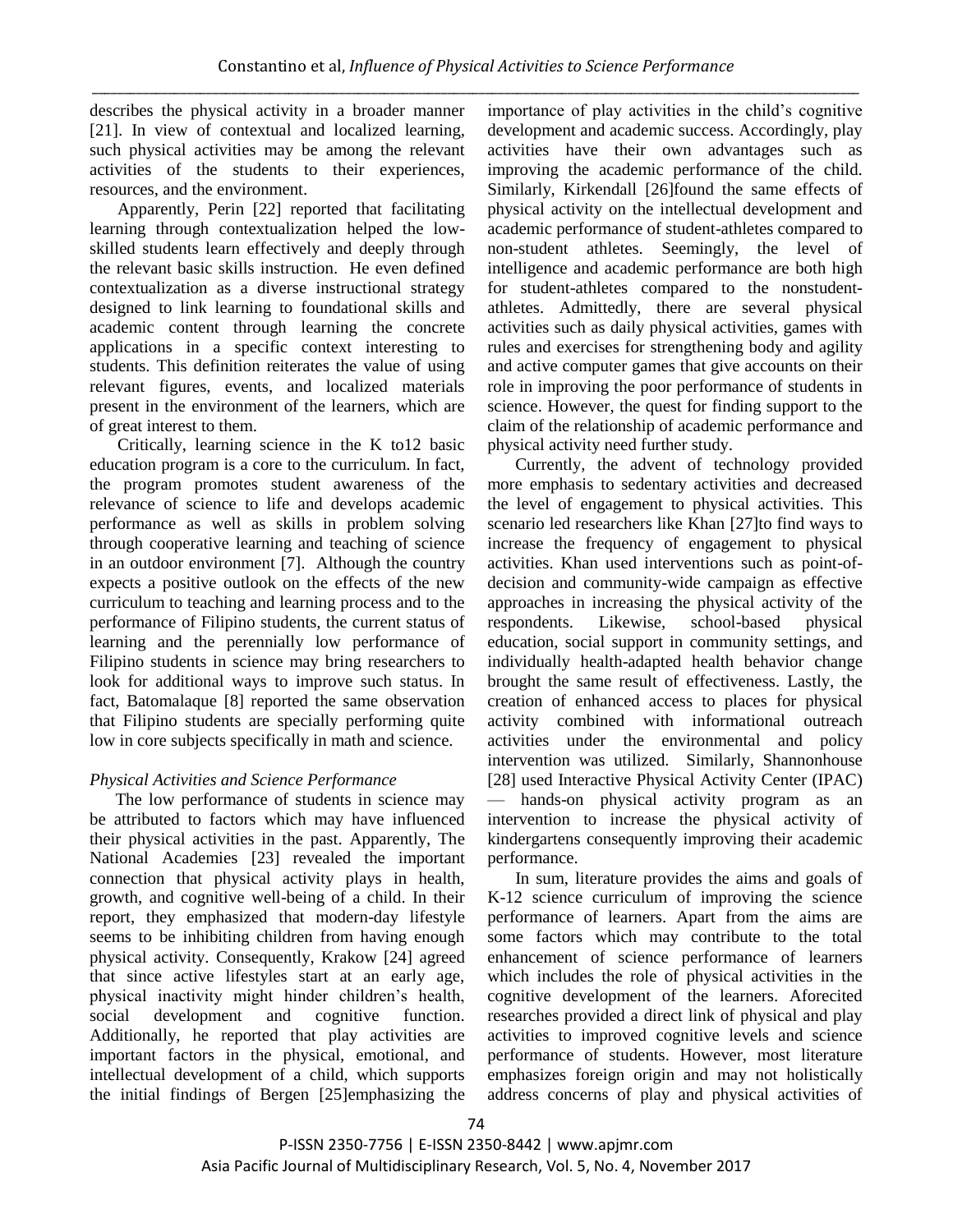Filipino learners. Thus, this study explores the influence of the physical and play activities of Filipino learners on their science performance.

#### **METHODS**

The study adopted the descriptive design to determine the physical activity engagement of participant, their science performance, and how their physical and play activities correlate to their science performance. The study utilized both qualitative and quantitative data collection approaches congruent to the peculiarities of this study specified as descriptive survey correlational design.

# **Participants**

Purposive sampling determined the133 participants in the elementary level which belongs to the 2 sections of grade 5 and 2 sections of grade 6. The number of males 61 (45.87%) and females 72 (54.13%) were almost equivalent with age ranges as: 11 to 12 (61, 45.87%) and 9 to 10 (72, 54.13%). Categorically, their science performance included: very satisfactory (22, 16.64%), satisfactory (87, 65.41%), and fairly satisfactory (24, 18.05%)

#### **Instrumen***t*

Physical Activity Questionnaire (PAQ) – This is a researcher-made, 65-item instrument composed of two parts: 1) the personal profile of the respondents, i.e. like age, gender and grade level; and 2) physical activities. Specifically, the second part consists of five sub-parts: active daily tasks programmed physical activities; high impact activities; activities for muscle strengthening endurance, and flexibility; and sedentary activities.

The active daily tasks refer to their everyday chores in and out of the school of the respondent. These tasks include scrubbing, mopping floors, active travel, etc. Programmed physical activities refer to the physical activity that last for at least 30 to 40 minutes and includes rhythmic or sports activities. High impact activities refer to 20 minutes of sustained vigorous activities resulting in increased breathing. The activities for muscle strengthening, endurance, and flexibility are physical activities done two to three times a week that may build muscle and bone strengthening, endurance, and flexibility introducing weight-lifting activities involving major muscle groups [29].

# **Data Collection**

Researchers developed the PAQ based on GPAQ and PNGPA. Experts from the Institute of Physical Education, Health, Recreation, Dance and Sports of the National Center for Teacher Education validated the 65-item instrument. Pilot run of the validated instrument to 50 elementary students yielded 0.78 reliability index interpreted as good for classroom and research use [30].

# **Survey procedure**

One of the proponents sought permission to retrieve the science grades of the participants from the records of their previous school year adviser. Following this process, the group also submitted a formal letter of request to the school head to allow the conduct of the survey. Ethical considerations before, during and after the survey included preparing the questionnaire with an optional section for the participants' name and providing letters of consent to the prospective participants; explaining the intended research to the participants and maintaining anonymity of the participants after deducing all data from the questionnaire.

One of the proponents personally administered the PAQ to the respondents and made a thorough focus interview (recorded) to purposively selected students using a guided interview protocol. Utmost confidentiality of the data gathered was reiterated to the respondents and supported by a letter of consent by the respondents themselves. The use of the interview helped verify or refute the impressions gained during the observations.

# **Data Analysis**

Interpreting the extent of participants' responses corresponding to the frequency of their physical activities used a five point scale: 5-always, 4 oftentimes, 3-sometimes, 2-seldom, and 1-never with the following range:4.50-5.00: Always *(Palagi);*  3.50-4.49: Often *(Madalas);* 2.50-3.49: Sometimes *(Minsan);* 1.50-2.49: Seldom *(Bihira); and 1.00*-1.49: Never *(Hindi Minsan)*. The verbal interpretation described how often the respondents are engaged in their physical activities. The verbal description *always* describes the physical activity of the respondent done in the most frequent time, s*ometimes* as halfway in terms of the frequency, and *never* as the physical activity to none experience. The parameters set by the Philippine National Guideline on Physical Activity of the Department of Health (DOH) checked the frequency of engagement to physical activities of the respondents if they are within the prescribed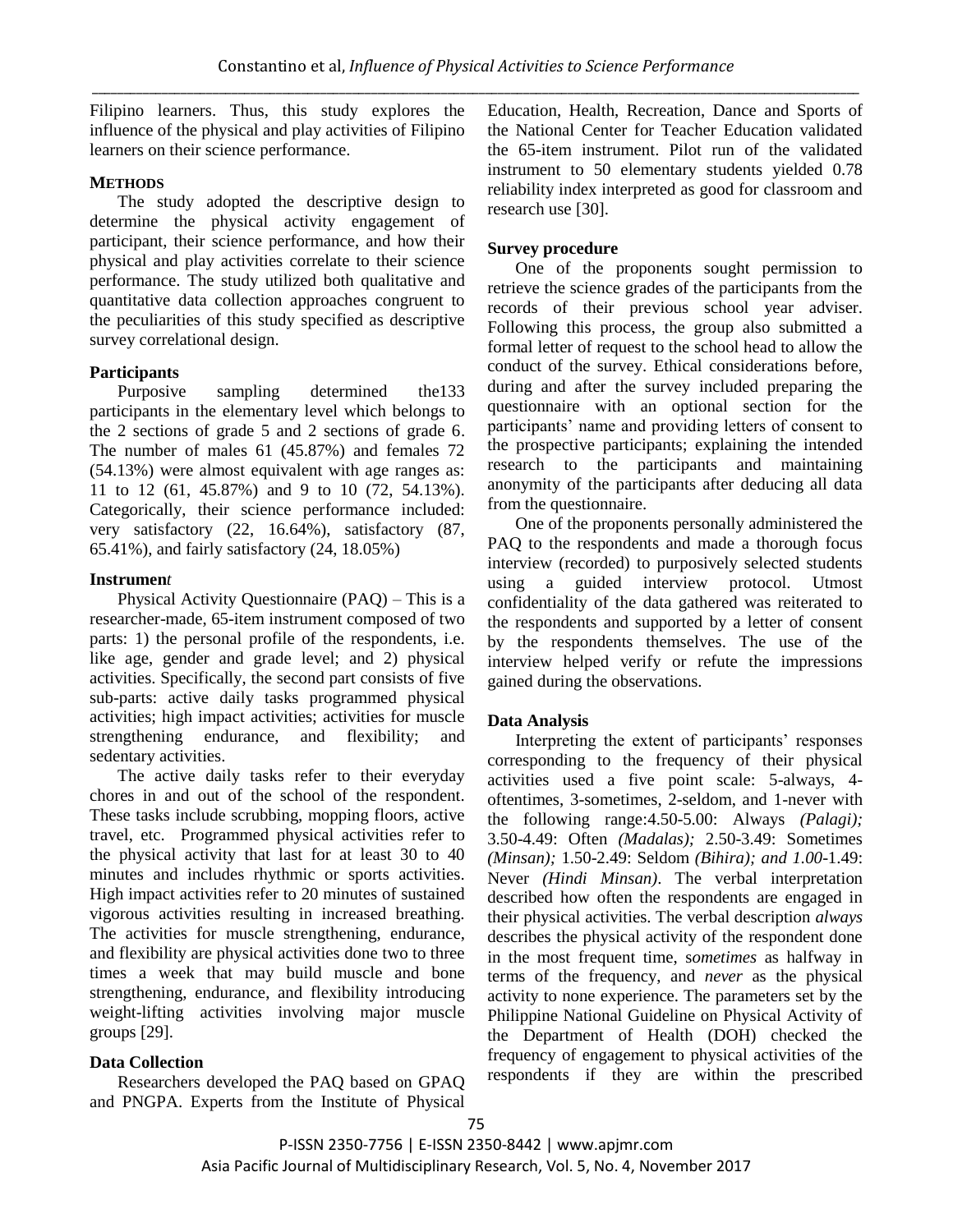frequency. Thus, implications can be drawn from the PNGPA criteria supported by related studies.

Data analysis of the extracted data from the participants' responses to the survey questionnaire included frequency distribution, percentage, and mean. Pearson-r Moment of correlation established the influence of frequency of physical activities engagement to science performance of the participants.

The major objective of the study is to correlate the student's physical activities to the science performance of the students. The foregoing tables present the correlation of physical activities to science performance measured by their GPA in science. Pilot run of the validated instrument to 50 elementary students yielded 0.78 reliability index interpreted as good for classroom and research use.

#### **RESULTS AND DISCUSSION**

Table 1. *Weighted Mean of Engagement to Physical Activities Correlated to Science Performance*

| <b>Physical Activity Domains</b>                                             | $\mathbf X$ | <b>SD</b> | Description      | $\mathbf R$  |                |              |  |
|------------------------------------------------------------------------------|-------------|-----------|------------------|--------------|----------------|--------------|--|
|                                                                              |             |           |                  | General      | Male           | Female       |  |
| <b>Active Daily Tasks</b>                                                    | 3.43        | 0.77      | <b>Sometimes</b> | .006         | .110           | $-.051$      |  |
| Pagwawalis (sweeping)                                                        | 4.25        | 0.90      | Often            | .061         | $-.076$        | $0.254*(WC)$ |  |
| Pagma-mop o paglalampaso ng sahig<br>(mopping)                               | 3.18        | 1.21      | Sometimes        | .033         | .037           | $-.117$      |  |
| Pagpupunas ng bintana (wiping the window)                                    | 3.49        | 1.15      | Sometimes        | $-.110$      | .077           | .104         |  |
| Pagtatanim ng halaman sa paso o bakuran at                                   | 2.78        | 1.31      | Sometimes        |              |                |              |  |
| pagga-garden (planting trees/gardening)                                      |             |           |                  | $-.105$      | $-.030$        | $-.248(WC)$  |  |
| Paglalaba ng damit (doing the laundry)                                       | 2.81        | 1.35      | Sometimes        | $-.010$      | $-.160$        | .229(WC)     |  |
| Pagluluto (cooking)                                                          | 3.01        | 1.41      | Sometimes        | .070         | $-.073$        | $-.022$      |  |
| Pamamalengke (marketing)                                                     | 3.21        | 1.39      | Sometimes        | $-.162$      | $-.115$        | $-.100$      |  |
| Pag-aalaga ng pamangkin o nakababatang<br>kapatid (taking care of siblings)  | 3.21        | 1.52      | Sometimes        | .084         | .201           | $-.050$      |  |
| Pag-papakain ng alagang hayop (ibon, bibe,                                   | 3.46        | 1.58      | Sometimes        | $-.085$      | $-.086$        | .009         |  |
| aso, rabbit, manok, atbp) (feeding the pets)                                 |             | 1.13      |                  |              |                |              |  |
| Pagliligpit ng higaan (fixing the bed)                                       | 4.12        |           | Often            | .109         | $-.025$        | $.266*(WC)$  |  |
| Paghahanda at pagliligpit ng kinainan<br>(preparing and cleaning the dishes) | 4.23        | 1.07      | Sometimes        | .138         | .036           | .176         |  |
| Papo-floorwax ng sahig (waxing the floor)                                    | 2.54        | 1.27      | Sometimes        | $-.22**(WC)$ | $-.322*$       | $-.163$      |  |
| Pagbubunot ng sahig (shining the floor)                                      | 2.47        | 1.24      | Seldom           | $-.093$      | $-.185$        | $-.135$      |  |
| Paglalakad papunta sa tindahan kung                                          | 4.56        | 0.93      | Always           |              |                |              |  |
| mautusang bumili ng mga bagay-bagay                                          |             |           |                  |              |                |              |  |
| (walking to variety store when asked to buy                                  |             |           |                  | .168         | $-.319(MC)$    | $-.087$      |  |
| stuff)                                                                       |             |           |                  |              |                |              |  |
| Pagliligpit ng mga ginamit na laruan (placing                                | 3.82        | 1.39      | Often            |              |                |              |  |
| toys in proper place after use)                                              |             |           |                  | $-.002$      | $-.174$        | $-.102$      |  |
| Pagtatapon ng basura (disposing the garbage)                                 | 3.84        | 1.40      | Often            | $-.058$      | $-.123$        | .038         |  |
| Pagba-bike papunta sa paaralan at pauwi                                      | 1.79        | 1.36      | Seldom           | $-.269(WC)$  | $-.279*(WC)$   | $-.189$      |  |
| (biking going to school and going home)                                      |             |           |                  |              |                |              |  |
| Paglilinis ng banyo (cleaning the bathroom)                                  | 2.91        | 1.40      | Sometimes        | .051         | $-.340**$ (MC) | .247( $WC$ ) |  |
| Pagbubura ng sulat sa pisara (erasing the                                    | 3.51        | 1.28      | Often            | $-.042$      | $-.061$        | .139         |  |
| writings on the board)                                                       |             |           |                  |              |                |              |  |
| Pag-aayos ng upuan (rearranging the chair)                                   | 4.41        | 0.88      | Often            | .169         | .059           | .228(WC)     |  |
| <b>Programmed Physical Activities</b>                                        | 2.80        | 0.51      | <b>Sometimes</b> | $-.197$      | $-.474*(SC)$   | $-.033$      |  |
| <b>Team and Racket Sports</b>                                                |             |           |                  |              |                |              |  |
| • Badminton                                                                  | 3.42        | 1.32      | Sometimes        | .132         | .161           | .246 (WC)    |  |
| • Table tennis                                                               | 2.12        | 1.32      | Sometimes        | .040         | .008           | .143         |  |
| • Basketball                                                                 | 2.75        | 1.55      | Sometimes        | $-.21*(WC)$  | $-.199$        | $-.111$      |  |
| · Volleyball                                                                 | 3.21        | 1.42      | Sometimes        | $-.028$      | $-.135$        | $-.103$      |  |
| · Baseball                                                                   | 2.06        | 1.31      | Seldom           | $-.156$      | .048           | $-.193$      |  |

P-ISSN 2350-7756 | E-ISSN 2350-8442 | www.apjmr.com Asia Pacific Journal of Multidisciplinary Research, Vol. 5, No. 4, November 2017

76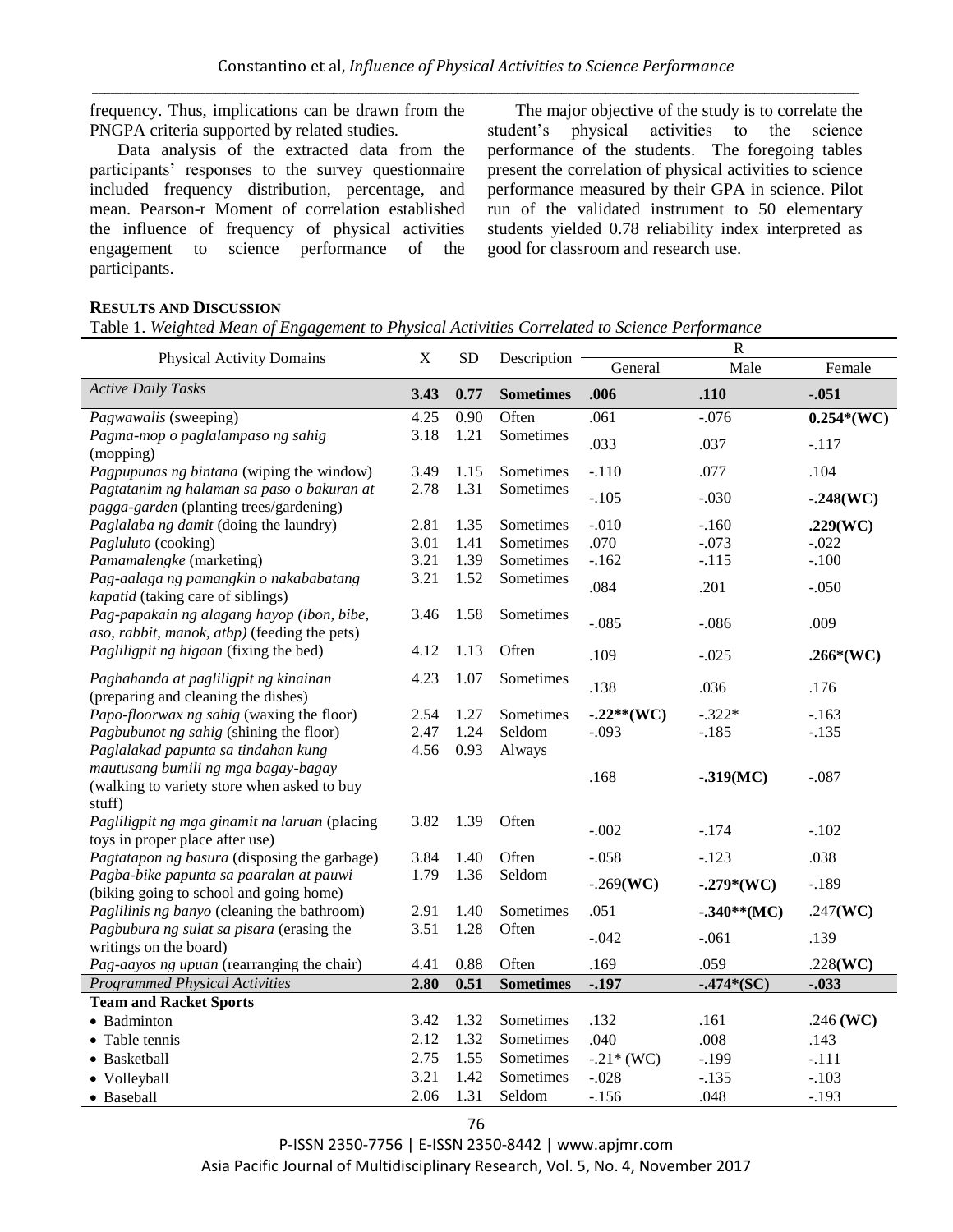| <b>Traditional/Indigenous Games</b>                                           | $\ldots$ , $\ldots$ , $\ldots$ , $\ldots$ , $\ldots$ , $\ldots$ , $\ldots$ , $\ldots$ , $\ldots$ , $\ldots$ , $\ldots$ , $\ldots$ , $\ldots$ , $\ldots$ , $\ldots$ , $\ldots$ , $\ldots$ , $\ldots$ , $\ldots$ , $\ldots$ , $\ldots$ , $\ldots$ , $\ldots$ , $\ldots$ , $\ldots$ , $\ldots$ , $\ldots$ , $\ldots$ , $\ldots$ , $\ldots$ , $\ldots$ , $\ldots$ |              |                  |               |                     |              |
|-------------------------------------------------------------------------------|---------------------------------------------------------------------------------------------------------------------------------------------------------------------------------------------------------------------------------------------------------------------------------------------------------------------------------------------------------------|--------------|------------------|---------------|---------------------|--------------|
| $\bullet$ Piko                                                                | 2.66                                                                                                                                                                                                                                                                                                                                                          | 1.27         | Sometimes        | $-.056$       | $-.259*$ (WC)       | .046         |
| · Sipa                                                                        | 2.28                                                                                                                                                                                                                                                                                                                                                          | 1.29         | Seldom           | $-.165$       | $-.069$             | $-.084$      |
| • Patintero                                                                   | 3.00                                                                                                                                                                                                                                                                                                                                                          | 1.30         | Sometimes        | $-.078$       | $-.022(WC)$         | .125         |
| • Chinese Garter                                                              | 2.73                                                                                                                                                                                                                                                                                                                                                          | 1.55         | Sometimes        | .103          | $-.208(WC)$         | .120         |
| • Luksong Baka (jump over the cow)                                            | 2.76                                                                                                                                                                                                                                                                                                                                                          | 1.39         | Sometimes        | $-0.21*(WC)$  | $-.149$             | $-.220(WC)$  |
| • Tumbang Preso                                                               | 3.24                                                                                                                                                                                                                                                                                                                                                          | 1.36         | Sometimes        | .134          | $-.083$             | .126         |
|                                                                               | 3.35                                                                                                                                                                                                                                                                                                                                                          | 1.37         | Sometimes        | $-.032$       |                     |              |
| • Langit Lupa                                                                 |                                                                                                                                                                                                                                                                                                                                                               |              |                  |               | $-.033$             | .003         |
| • Kampo-Kampo                                                                 | 3.56                                                                                                                                                                                                                                                                                                                                                          | 1.32         | Often            | $-.044$       | .081                | $-.168$      |
| • Lusong Tinik                                                                | 2.76                                                                                                                                                                                                                                                                                                                                                          | 1.43         | Sometimes        | $-.170*$      | $-.096$             | $-.194$      |
| • Ice, Ice water                                                              | 3.63                                                                                                                                                                                                                                                                                                                                                          | 1.43         | Sometimes        | .014          | .204(WC)            | $-.271*(WC)$ |
| • Lutu-Lutuan                                                                 | 2.48                                                                                                                                                                                                                                                                                                                                                          | 1.46         | Seldom           | $-.165$       | $-.151$             | .076         |
| • Sack Race                                                                   | 2.33                                                                                                                                                                                                                                                                                                                                                          | 1.38         | Seldom           | $-.114$       | $-.056$             | .073         |
| • Pukulang bola (dodge ball)                                                  | 3.28                                                                                                                                                                                                                                                                                                                                                          | 1.23         | Often            | .099          | .113                | .047         |
| <b>Exergames</b>                                                              |                                                                                                                                                                                                                                                                                                                                                               |              |                  |               |                     |              |
| • Just Dance                                                                  | 2.35                                                                                                                                                                                                                                                                                                                                                          | 1.40         | Seldom           | $-.122$       | .021                | .023         |
| • Dance Revolution                                                            | 2.03                                                                                                                                                                                                                                                                                                                                                          | 1.24         | Seldom           | $-.123$       | .104                | $-.058$      |
| <b>High Impact Activities</b>                                                 | 3.53                                                                                                                                                                                                                                                                                                                                                          | 0.70         | <b>Sometimes</b> | .009          | $-.094$             | $-.074$      |
| Pagtakbo (running)                                                            | 4.07                                                                                                                                                                                                                                                                                                                                                          | 1.17         | Often            | .122          | .079                | .207         |
| Paglalakad ng mabilis (brisk walking)                                         | 4.15                                                                                                                                                                                                                                                                                                                                                          | 0.98         | Often            | .083          | .119                | .104         |
| Pagja-jogging (jogging)                                                       | 3.50                                                                                                                                                                                                                                                                                                                                                          | 1.20         | Often            | .021          | .092                | .125         |
| Paglangoy (swimming)                                                          | 2.88                                                                                                                                                                                                                                                                                                                                                          | 1.21         | Sometimes        | $-.061$       | $-.313*(WC)$        | $.202$ (WC)  |
| Paja-jumping rope (jumping rope)                                              | 2.61                                                                                                                                                                                                                                                                                                                                                          | 1.28         | Sometimes        | .038          | $-196$              | .095         |
| Paghahabulan (chasing game)                                                   | 4.26                                                                                                                                                                                                                                                                                                                                                          | 1.07         | Often            | .021          | .059                | .046         |
| Pagsasayaw (dancing)                                                          | 3.3                                                                                                                                                                                                                                                                                                                                                           | 1.24         | Sometimes        | $-.052$       | $-.023$             | .032         |
| <b>Activities for Muscle Strengthening, Endurance</b>                         | 3.33                                                                                                                                                                                                                                                                                                                                                          | 0.89         | <b>Sometimes</b> | .003          | $-.064$             | $-.095$      |
| and Flexibility<br>Pag-iigib ng tubig (fencing water)                         | 2.67                                                                                                                                                                                                                                                                                                                                                          | 1.39         | Sometimes        | $-.225**(WC)$ |                     | $-.077$      |
| Pagbubuhat ng timba ng tubig (carrying a pail of                              | 2.88                                                                                                                                                                                                                                                                                                                                                          | 1.39         | Sometimes        |               | $-.275*(WC)$        | .024         |
|                                                                               |                                                                                                                                                                                                                                                                                                                                                               |              |                  | $-.203*(WC)$  | $.327*(WC)$         |              |
| water)                                                                        | 3.13                                                                                                                                                                                                                                                                                                                                                          | 1.40         | Sometimes        | .079          | .102                | .006         |
| Pagsasampay at pagsisilong ng mga damit                                       | 4.64                                                                                                                                                                                                                                                                                                                                                          |              |                  | $.329**$ (MC) | $.403**$ (SC)       | .112         |
| Pagdadala ng bag papunta sa paaralan(Laman<br>nito ang mga aklat at notebook) |                                                                                                                                                                                                                                                                                                                                                               | 0.95         | Always           |               |                     |              |
| (carrying bag with books and notebooks)                                       |                                                                                                                                                                                                                                                                                                                                                               |              |                  |               |                     |              |
| <b>Sedentary Activities (Palaupong Gawain)</b>                                | 3.98                                                                                                                                                                                                                                                                                                                                                          | 0.68         | Often            | .038          | $-.062$             | .066         |
| $Pag - upo$ (seating)                                                         | 4.67                                                                                                                                                                                                                                                                                                                                                          | 0.76         | Always           | .102          | $-.254*(WC)$        | $-.237*(WC)$ |
| Paghilata (sprawling)                                                         | 3.82                                                                                                                                                                                                                                                                                                                                                          | 1.19         | Often            | .306**(MC)    | .269*(WC)           | .023         |
| $Page - text (testing)$                                                       | 2.97                                                                                                                                                                                                                                                                                                                                                          | 1.48         | Sometimes        | $.194*$       | .167                | $.294*(WC)$  |
| Paglalaro ng baraha (ungguy - ungguyan, pares -                               | 2.52                                                                                                                                                                                                                                                                                                                                                          | 1.49         | Sometimes        |               |                     |              |
| <i>pares atbp.)</i> (playing card games)                                      |                                                                                                                                                                                                                                                                                                                                                               |              |                  | $-.122$       | $-0.019$            | $-.043$      |
| Panunuod ng TV (telenovela/iba pang panuorin)                                 |                                                                                                                                                                                                                                                                                                                                                               | 4.51 0.93    | Always           |               |                     |              |
| (watching telenovela/other TV program)                                        |                                                                                                                                                                                                                                                                                                                                                               |              |                  | .243**        | $.299*(WC)$         | .139         |
| $Payu$ – <i>youtube</i> (using youtube)                                       | 3.99                                                                                                                                                                                                                                                                                                                                                          | 1.35         | Often            | .053          | .123                | .131         |
| Paggamit ng social media (facebook, twitter,                                  | 3.87                                                                                                                                                                                                                                                                                                                                                          | 1.35         | Often            |               |                     |              |
| instagram) (using social media such as facebook,                              |                                                                                                                                                                                                                                                                                                                                                               |              |                  | $.183*$       | .084                | .297*(WC)    |
| twitter or instagram)                                                         |                                                                                                                                                                                                                                                                                                                                                               |              |                  |               |                     |              |
| Pakikipagkwentuhan (having conversations with                                 | 4.43                                                                                                                                                                                                                                                                                                                                                          | 0.95         | Often            | $.263**$      | .351**(MC)          | $.275*(WC)$  |
| others)                                                                       |                                                                                                                                                                                                                                                                                                                                                               |              |                  |               |                     |              |
| $Page - Google$ sa internet (browsing the internet)                           | 4.09                                                                                                                                                                                                                                                                                                                                                          | 1.22         | Often            | .084          | .052                | .108         |
| Paglalaro ng computer games (playing computer                                 | 3.14                                                                                                                                                                                                                                                                                                                                                          | 1.65         | Sometimes        | .199*         | .205(WC)            | .112         |
| games)<br>Pagbabasa (reading)                                                 |                                                                                                                                                                                                                                                                                                                                                               |              |                  | $.195*$       |                     | $0.34**$     |
| Pagsusuklay (combing hair)                                                    | 4.32<br>4.73                                                                                                                                                                                                                                                                                                                                                  | 0.95<br>0.81 | Often<br>Always  | $.196*$       | .123<br>.045        | .290 (WC)    |
| Pagsusulat sa notebook (writing in notebook)                                  | 4.72                                                                                                                                                                                                                                                                                                                                                          | 0.87         | Always           | $.185*$       | $-.402**({\bf W}C)$ | .190         |
| Pagdo-drawing (sketching)                                                     | 3.90                                                                                                                                                                                                                                                                                                                                                          | 1.22         | Often            | .082          | .211(WC)            | $-.079$      |

Table 1. (Cont) *Weighted Mean of Engagement to Physical Activities Correlated to Science Performance*

\* Significant at 0.05 (2 – tailed) \*\*Significant at 0.01 (2 – tailed); *SC (Strong Correlation); MC (Moderate Correlation), WC (Weak Correlation)), NC (Negligible Correlation)*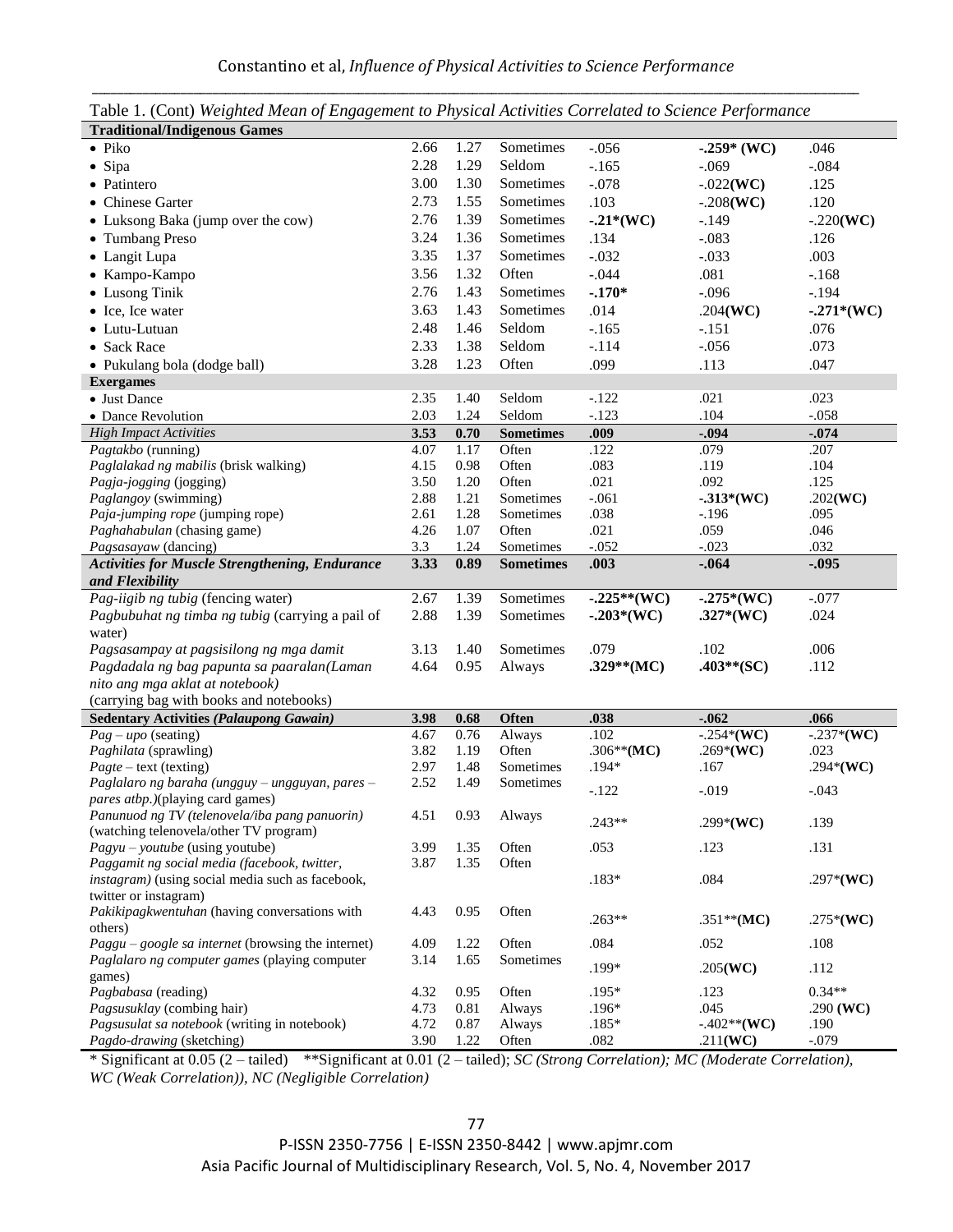As gleaned from Table 1, the participants labeled the active daily tasks (everyday chores in and out of school), programmed physical activities, high-impact activities, and activities for muscle strengthening, endurance, and flexibility as "sometimes" while they described sedentary activities as *"often."* All of the five general physical activity domains are found to have no correlation to science performance. This result may be attributed to the frequency of engagement to physical activities of the participants where they described the over-all commitment to physical activities of the five domains as ―sometimes.‖ Apparently, the results contradict the recommendations of Health Enhancing Physical Activity [31]that the level of engagement to active daily tasks, programmed physical activities, and activities for muscle strengthening, endurance, and flexibility should be on a daily. Moreover, sedentary activities described as often on the over-all mean do not cohere with the recommended frequency of engagement. Although Lizandra et al. [32] reported that the academic performance of students predicts the frequency of engagement on sedentary behavior of the students where students who have better standing in class tend to pursue sedentary activities, data provided in Table 1 present otherwise.

Seemingly, though the study projected no correlation to any of the physical activity domain to science performance, each physical activity domain identified localized activities linked to science performance. In active daily tasks, *pagwawalis* (sweeping), and *pagliligpit ng higaan* (fixing the bed), *paglilinis ng banyo* (cleaning the comfort room), and *pag-aayos ng upuan* (fixing the chair) projected positive correlation for female. These results may imply that females find it valuable and motivating to learn if they have comfortable and clean learning environment achieved through the aforecited physical activities. Similarly, Phillips [33]and Reinisch [34]found the same motivating effect of clean learning environment to students especially the young learners. On the other hand, pagflo-*floorwax ng sahig* (waxing the floor), *paglalakad papunta sa tindahan kung mautusang bumili ng mga bagay bagay* (walking to variety store when asked to buy stuff), and *paglilinis ng banyo* (cleaning the bathroom) negatively correlated to science performance of male students. Most of the participants replied that active daily tasks were repetitive activities which exhaust their physical energy everyday. One male participant shared, ―*nakakapagod pong maglinis ng banyo. Ok lang po*  *sana kung magpapahinga kami pagkatapos po eh balik na sa klase at balik na sa aral po eh*" (It is tiring to clean the comfort rooms. It would have been okay to do this task if we get to have some rest afterwards. But, in our case, we go straight to class and start our lessons). This result may imply that students expend excessive energy in doing all the repetitive daily household chores which may have utilized their energy and cut their attention to school activities, especially if they don't get to rest before shifting to other tasks such as learning lessons in class. Apparently, the energy to be utilized in school was consumed in daily household chores which cut their attention to school activities. This result similarly deduced negative correlation of *pagpo-floorwax*  (putting wax on the floor) and *pagba-bike papunta at pauwi sa paaralan* (biking going to school and going back home) to science performance for the general (male/female), which may be sourced from the learners' state of exhaustion and fatigue that leads to log cognition and motivation to learn [35],[36].

In general, male participants identified the programmed physical activities to negatively correlate (negative strong correlation) to science performance, while the females and the general sample identified no correlation. For specific team sports, only basketball negatively correlated to science performance as identified by the general participants. Male and female participants projected team sports as not correlated to science performance. Specific traditional/indigenous games such as: *paglalaro ng luksong baka* (playing jump over the cow), and *paglalaro ng luksong tinik*  (playing jump over the thorns) negatively correlated to the general participants (male/female). Additionally, *paglalaro ng piko* for male, and *paglalaro ng Ice Ice Water* for female, both negatively correlated to science performance. One of the respondents shared, *"ok na ok po maglaro ng basketball o mga iba pang mga nilalaro, kasi nakakapaglibang kami ng mga kalaro ko sa iskinita, kahit minsan po nagkakasakitan kami eh ok lang, masaya naman po* (Basketball and other games are okay for us to play, We have time to bond with my playmates though sometimes we get hurt while playing the game, but, still it is ok with me because I had fun)." The student's response and the aforecited results may imply that programmed physical activity though might be good for the physical body of the students allow themselves to the possibility of experiencing physical injuries such as sprain, cramps, and fractured bones [37]. It may be that the negative feeling or emotion deduced from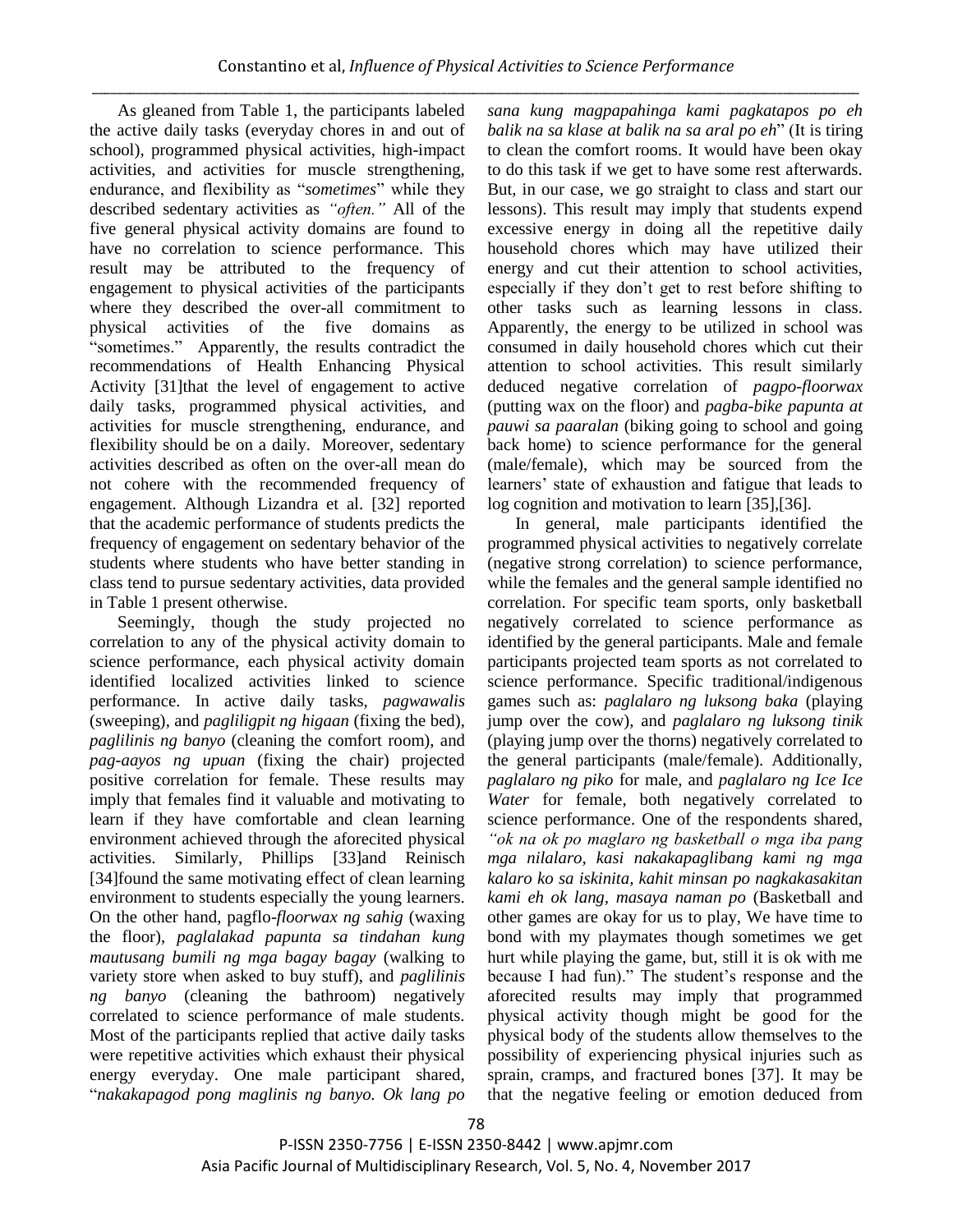these activities invoked low motivation leading to low cognition and performance [38], [39], [40].

For high impact activities, only swimming activity negatively correlated to males. No correlations were found for the general and the female participants. One of the male paricipants shared, *"malapit po kami sa ilog pero di po ayaw ko pong magswimming doon, yung mga kapitbahay po namin eh palaging nagtatapon ng mga basura nila pati ung mga mismis po ng ulam nila eh iniitcha nalang nila sa ilog mismo. Napakarumi na po ng ilog namin. Kahit po si papa eh pumapalaot kasi nangingisda posya, di ko po makuhang ni lumusong sa ilog* (We live near a river but I do not want to swim there because our neighbors directly throw garbage to the river including their mess after eating. Although my father used to catch fish, I do not have the courage to go to the river and swim)." This finding may mean that there are other factors that affect the physical activities of the respondent in which the environment may contribute [41]. Similarly, the activity may be accentuating the negative feeling or emotion leading to low cognition of the affected participants like the males [38], [39], [40]. The females may have not experienced a negative emotion brought about by such activity because of their refusal to do be involved, or to indulge in swimming, thus, non-correlation.

Significantly, in the physical activity domain for activities for muscle strengthening, endurance, and flexibility, both groups (males/females), specifically the males showed both positive and negative correlations to science performance. For the general respondents, specifically the males, p*ag-iigib ng tubig* (fetching water), and *pagbubuhat ng timbang tubig* (carrying a pail of water) negatively correlated to science performance. The study found no correlation between the aforecited physical activities to science performance for females. It may be that females find these activities as exhausting and do not indulge into them and are also bounded by cultural intricacies that define the roles of males and females [42]. In fact, one male participant shared, "Madalas pinag-iigib ng *tubig and mga lalaki panlinis ng bintana o pandilig ng halaman sa TLE class at nakakapagod po ito lalu na may kalayuan po ang piniagkukunan ng tubig."* (More often than not, males are asked to fetch the water for cleaning the windows and for watering of plants in our TLE classes and this task is very tiring because water source is too far from our room). Apparently, *pagdadala ng bag papunta sa paaralan laman nito ang mga aklat at notebook* (carrying bag going to

school with books and notebooks) positively correlated to science performance for the general participants (male/female), specifically for male participants. The study deduced no correlation for female participants. These results may imply that the act of carrying learning materials may have motivated these students to perform better in their subjects such as in science. In fact, one male participants shared, *"Araw araw ko po dala yung bag ko, medyo maraming aklat kasi isa po ako sa nabigyan ng maraming aklat nung nagpalabunutan kung sino magkakaroon nung pasukan, kaya kahit po mabigat eh dindala kop o araw araw, pero sulit po kasi kapag kailangan ko ng libro eh meron po ako at hindi na nanghihiram sa ibang kaklase."* (I bring my bag everyday to school filled with lots of books. I was one of those lucky in the draw lots to determine who will have the books borrowed. Although, carrying the load everyday is tiresome, I feel good because in school I don' have to borrow books from my classmates when needed in school for learning).

Contrastingly, the study showed several positive correlations of sedentary activities to science performance. The female participants identified *pagupo* (seating) as negatively correlated to science performance, while sedentary activities such as *pagbabasa* (reading), *pag-tetext* (texting), *paggamit ng social media (Facebook, twitter, o instagram)* (using social media such as Facebook, Twitter, or Instagram), *paglalaro ng baraha* (playing cards) and *pakikipagkwentuhan* (having conversations with other) positively correlated to science performance. It may be that females augment what they have learned in the classrooms with information they derive from the aforementioned sedentary activities. Furthermore, females identified pagsusuklay as positively correlated to science performance and one among the female participants shared, "Madalas po akong magsuklay *lalo na at mahaba ang buhok ko. Minsan nga po "di ko namamalayan na ang tagal ko na palang sinusuklay ang buhok ko, narerelax din po kasi ako lalo na po kapag bagong paligo ako. Mas nakaapgafocus din po ako kapag nasuklay kong mabuti yung buhok ko kasi po pakiramdan ko po na malinis at maayos and buhok ko po.*" (I usually comb my hair especially since my hair is long. Sometimes, I almost forgot that I spent a lot of time combing my hair especially when I just took a bath. I tend to be more focused when I comb my hair because I know that before doing anything else, my hair is in good condition and that it is clean.). It may be inferred that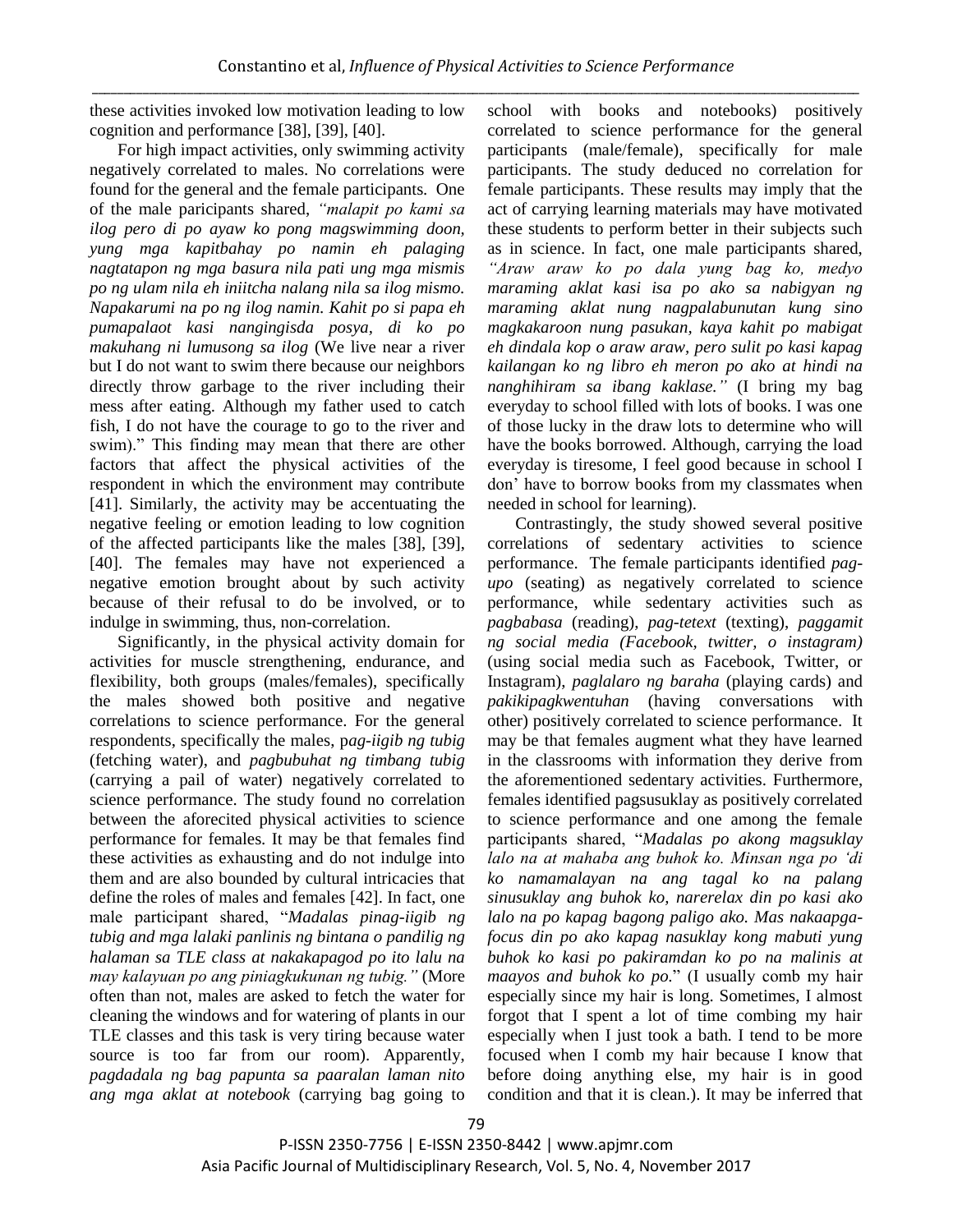some girls find this sedentary activity as beneficial to attaining focus and better concentration which is attained by losing themselves in something they enjoy [43]. Apparently, these female participants attribute "feeling concentrated" to better cognition leading to better science performance [44]. For males, activities detected to positively correlate to science performance include *paghilata* (sprawling), *panunuod ng TV* (watching TV),*pagdradrawing* (sketching) and *pakikipagkwentuhan* (telling stories to friends). Similarly, these sedentary activities that provide positive correlates to science performance of the male participants and the general participants may have lead the participants to a state of relaxation that may induce better concentration leading to better cognition. However, activities detected to negatively correlate to science performance include *pag-upo* (seating) and *pagsusulat sa notebook* (writing notes in the notebook). Although students share that they are able to read and understand the lesson while they write notes about the lesson in their notebooks, such positive outcome is overcome by being exhausted and negative feeling probably in the arm and hand portion of their body that induces low cognition [38]-[40].

### **IMPLICATIONS, CONCLUSIONS AND RECOMMENDATIONS**

The study underscores several important findings in regard the success in science performance of elementary students as correlated to the physical activities they encounter, experience and embark on. Seemingly, statistical comparison of the correlations of the physical activities with sedentary activities to science performance of the participants were drawn.

The differences in the correlation of the physical activities exist when compared to correlations in sedentary activities, the majority (3 out of 4) of the physical activities do not significantly differ, except with programmed physical activities. Apparently, though differences in correlation to sedentary are not significant, the findings suggest that more sedentary activities correlate (positive/negative) to science performance. One probable reason for such an immense correlation is how digital learners spend their time per day on technology. In fact, Morrison [45] reported that the meantime spent on technology per day is about 17.3 hours, specifically, 6.3 hours on smartphones. The high amount of time spent on sedentary activities primarily using technology contributed to the perennially low science performance of students. Stereotypically, some

physical activities are seen to be positively correlated to females but negatively correlated to the males or the reverse, which may be due to state of gendersensitivity of science classrooms of today and culture related activities, mores and traditions.

This observed high engagement of digital learners to sedentary activities may have brought in sedentary behavior and behavioral patterns in the learners' brains that correlated to low cognition among them leading to low performance. They do not view daily tasks, programmed physical activities, and high impact activities as activities that induce being active and providing balance with their cognitive activities in school emphasizing balance of developing the psychomotor, the affective and eventually cognitive skills. Instead, these activities are viewed as exhaustive activities exuding a negative feeling or emotion after their encounters with these physical activities exacerbating their perspective of physical activities leading to low cognition. Apparently, to improve the physical activity engagement of our learners, schools and community may work cooperatively to provide means and ways for learners to engage in physical activities and for them to have an enjoyable perspective of physical activities to activate their neural networks and perceive these with positive feelings inducing better cognition leading to better science performance. It may be possible that proper training and plans for engagement will help learners perceive physical activities as agents of neural activities for better cognition and the high cognition may be enhanced through engagement to sedentary activities. Learners may be oriented to see the sequence as physical activity inducing high cognition and providing positive feelings when engaging in sedentary activities and not the other way around. It may also be emphasized that a balance of physical and sedentary activities may be beneficial to learners [32].

#### **REFERENCES**

- [1] Tompkins, G., Campbell, R., Green, D., & Smith, C. (2015). *Literacy for the 21stCentury*. Australia: Pearson Australia. Pearson Australia Group Pty. Ltd.
- [2] Wessling, S. (2010) *National Teacher of the Year*. Retrieved from https://goo.gl/VXU68S
- [3] Rich, E. (2015). How do you define  $21<sup>st</sup>$  Century Learning? *Education Week*. Retrieved https://goo.gl/rxmgGo
- [4] Marzano, R. (2013). The art and science of teaching the common core State standards. *Common Core*. Retrieved from https://goo.gl/fYXN6w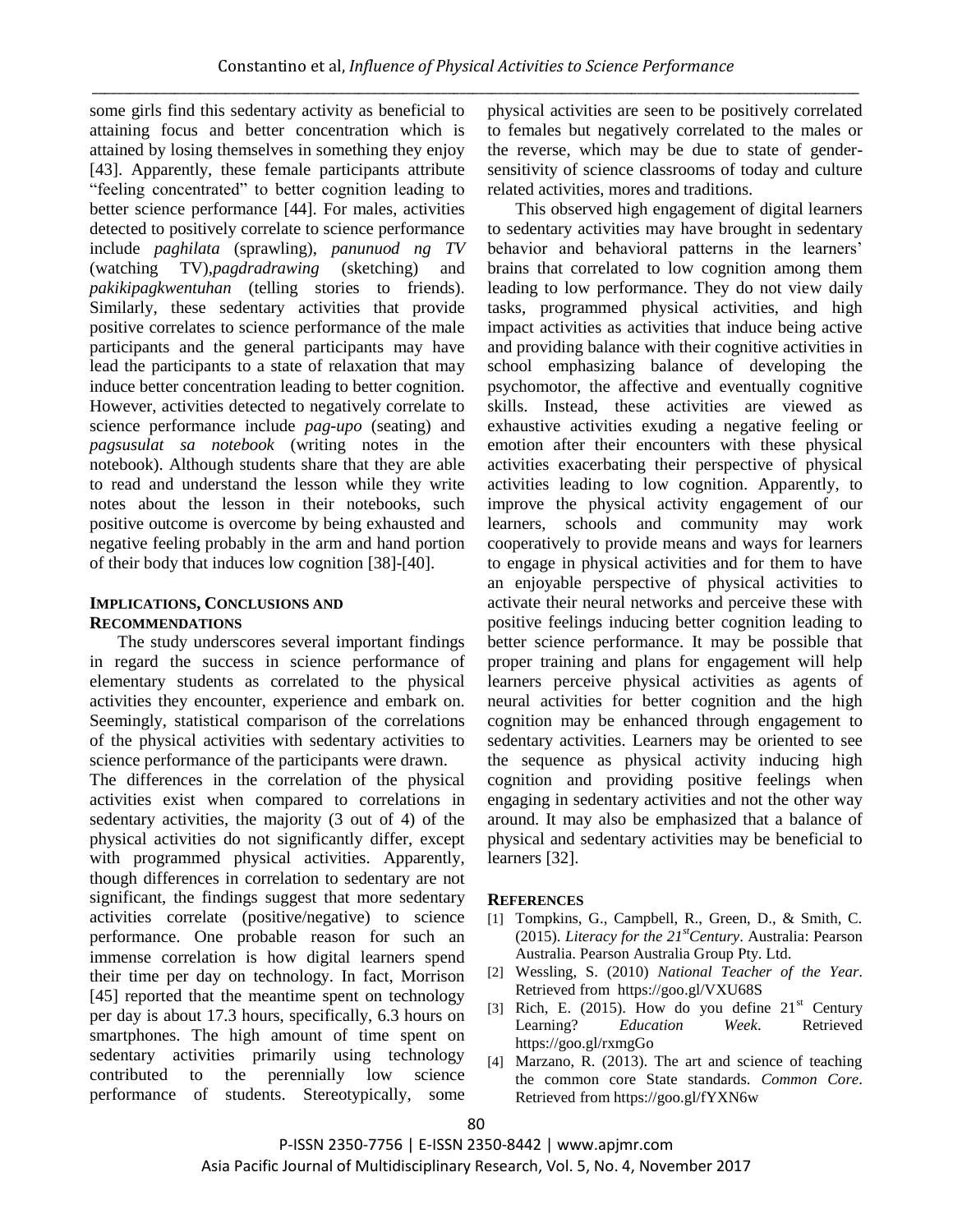- [5] Sun, H., Chen, A., Zhu, X., & Ennis, C. (2012). Learning science-based fitness knowledge in constructivist physical education. *Elem Sch J*. 113(2):215-229. Retrieved from https://goo.gl/7z9RZJ
- [6] Gordon, J. (1999). Using a cognitive tool to support learning in interactive multimedia environments. *University of Wollonggong*. Retrieved from https://goo.gl/Y1cmwD
- [7] K to 12 Curriculum Guide Science.(2014). *Department of Education*. Retrieved fromhttps://goo.gl/79wfxw.
- [8] Batomalaque, A. E. (2009). Basic science development program of the Philippines for cooperation. Retrieved from https://goo.gl/S4hi4k
- [9] Schwab, K. (2012). *Global Competiveness Report 2011-2012*.Retrieved from https://goo.gl/cpHJnW
- [10] Linan-Thompson, S. & Vaughn, S. (2015). *Research-Based Methods of Reading Instruction for English Language Learners, Grades K–4.* Retrieved from [http://www.ascd.org/Alexandria,](http://www.ascd.org/Alexandria) VA, USA
- [11] Lui G., & Shum, C. (2012). Outcomes based education and student learning in managerial accounting in Hong Kong*. Journal of Case Studies in Accreditation & Assessment*; Vol. 2, p1 Retrieved from https://goo.gl/vUgrJZ
- [12] Butler, K. (2016). A sedentary lifestyle can harm you, even if you exercise. Mother Nature Network. Retrieved from https://goo.gl/PGNaf9
- [13] Firger, J. (2016). Sedentary behavior may shrink the brain and accelerate cognitive decline. Newsweek. Retrieved from https://goo.gl/AfbjVa
- [14] National Association for Sports and Physical Education [NASPE] (2008). *Initial Physical Education Teacher Education Standards and Elements*. Retrieved from https://goo.gl/mBq1Fm
- [15] Castelli, D., Hillman, C., Buck, S., & Erwin, H. (2007). Physical fitness and academic achievement in  $3<sup>rd</sup>$  and 5 th grade students. *Journal of Sports and Exercise Psychology*. (29), 239-252
- [16] Pellegrini A., & Bohn C. (2005). The role of recess in children's cognitive performance and school adjustment. *Educational Researcher*, 34(1), 13–19.
- [17] Williamson, B. (2009). *Computer Games, Schools and Young People.* Retrieved from https://goo.gl/xtbgYg
- [18] Wittman, G. (2010). Video Gaming Increases Physical Activity. *E –Journal of Extension*. Retrieved from https://goo.gl/hPAi4F
- [19] Cherry, K. (2010).*The Everything Psychology Book: An Introductory Guide to the Science of Human Behavior 2nd Edition*. USA: Adams Media.
- [20] Velasco, P. (2012). A Primer on K\_12 Curriculum. *Smart Parenting*. Retrieved from https://goo.gl/ugX7iU
- [21] Administration Overview: K -12 Physical Education (2001). Retrieved from https://goo.gl/Z66C5a
- [22] Perin, D. (2011). Facilitating student learning through contextualization. *Community College Research Center*. Retrieved from https://goo.gl/i2hQDC
- [23] The National Academies (2013).*The National Academies*. Retrieved from https://goo.gl/VkZvoe
- [24] Krakow, E. (2011). Physical Activity in Early Childhood. Setting the Stage for Lifelong Healthy Habits. *Parenting*. Retrieved from https://goo.gl/ERjhyM
- [25] Bergen, D. (2002). The role of pretend play in children's cognitive development.*ECRP.Edu*. Retrieved from https://goo.gl/itZQYc
- [26] Kirkendall, D. (2010). *Effects of physical activity on intellectual and academic performance.* Thesis. Kansas State University.
- [27] Kahn, M. (2006).The benefits of sprawl*. Green Economics*. Retrieved from https://goo.gl/NJuKrF
- [28] Shannonhouse, A.K. (2012). *The Effects of Physical Activity on Academic Achievement in Kindergarten Aged Children*. Dissertation. University of Pittsburg.
- [29] Cagas, J. (2013). Promoting Physical Activities amongFilipinos.*Academia*. Retrieved from https://goo.gl/9AQJYZ
- [30] Tavakol, M., & Dennick, R. (2011). Making Sense of Cronbach Alpha. *International Journal of Medical Education Correspondence*. Retrieved from https://goo.gl/TdV6mD
- [31] Health Enhancing Physical Activity, HEPA (2011).*World Health Organization Policy Audit Tool*. Retrieved from https://goo.gl/EMvLtx
- [32] Lizandra, J., Devis-Devis, J., Perez-Gimeno, E.,Valencia-Peris,A.,& Petro-Velert, C.(2016). Does sedentary behavior predict academic performance in adolescents or the other way around? a longitudinal study.*US National Library of Medicine National Institute of Health Pub Med*. doi:16.137/journal.pone.0153272
- [33] Philips, M. (2014). A place for learning the physical environment of classrooms. Teacher and Educational Journalist. Retrieved from https://goo.gl/eta9U4
- [34] Reinisch, S. (2017). From the article, why comfortable classrooms leads to a better learning environment. Retrieved from https://goo.gl/81P9xD
- [35] Abd-Elfattah, H.,Abdelazeim, F., & Elshennawy, S. (2015). Physical and cognitive consequences of fatigue: a review. *Journal of Advanced Research*, 6(3), 351-358. doi:009/10.1-16/J.Jane.2015.01.011
- [36] Strauss, V. (2012). Are exhausted students learning in school? *The Washington Post.* Retrieved from https://goo.gl/xGgbnQ
- [37] National Institute of Arthritis and Muscuskeletal and Skin Diseases (2013). *Preventing musculoskeletal sports injuries in youth: a guide for parents*. Retrieved from https://goo.gl/D2yVyS
- [38] Gumora, G., & Arsenio, WF (2002). Emotionality, emotion regulation, and school performance in middle school children. *Journal of School Psychology*, 40, 395–413.

P-ISSN 2350-7756 | E-ISSN 2350-8442 | www.apjmr.com